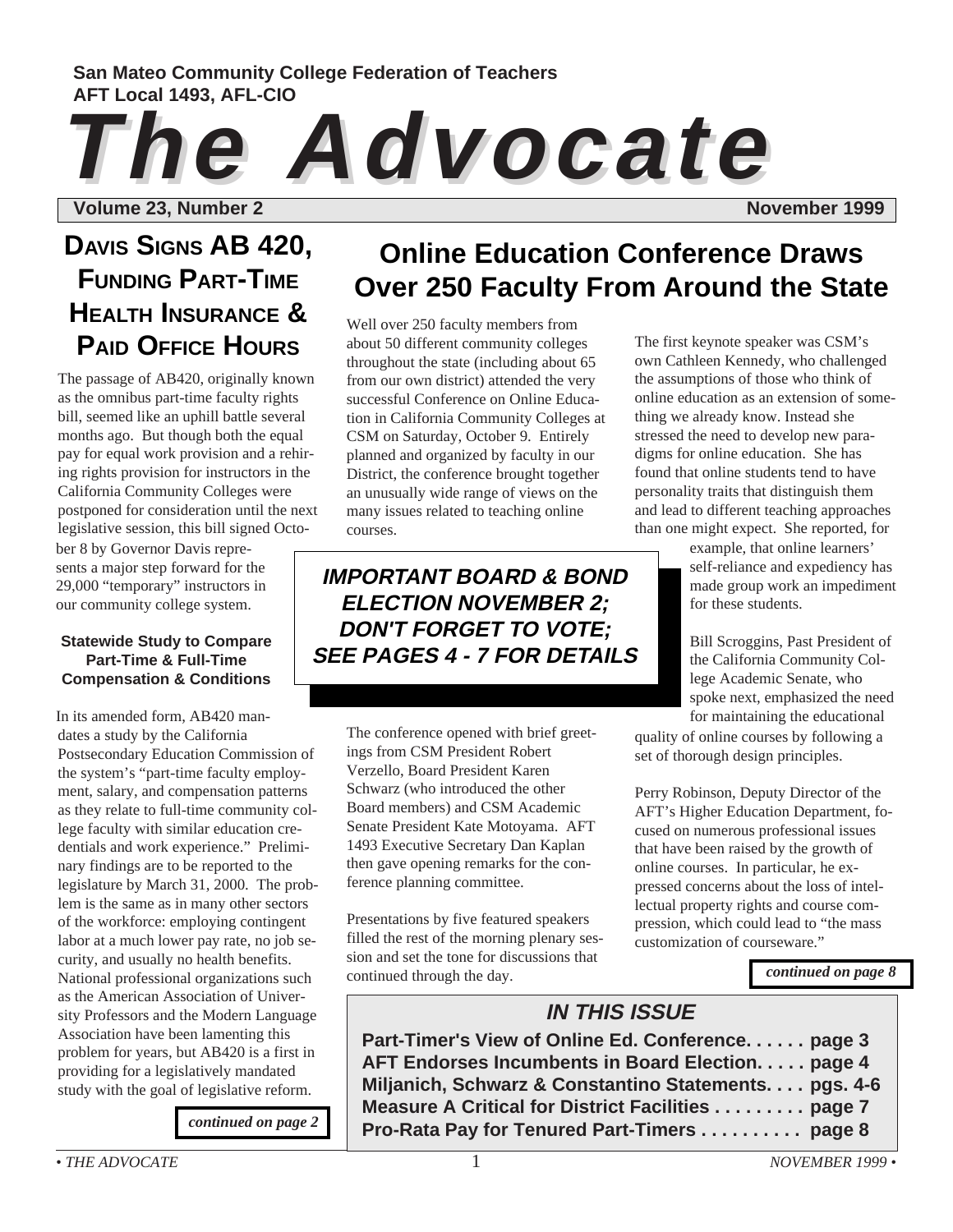# <span id="page-1-0"></span>**The Advocate**

San Mateo Community College Federation of Teachers AFT Local 1493, AFL-CIO

**Editor**: Eric Brenner, Skyline x 4177

**Co-Presidents** Katharine Harer, Skyline, x4412 Joaquin Rivera, Skyline, x4159

**Vice President** Bess Chandler, Skyline, x4286

**Secretary** George Goth, Skyline, x4390

**Treasurer** Allen Wolfe, CSM, x6491

### **Chapter Chairs**

Bess Chandler, Skyline, x4286 Sondra Saterfield, Cañada, x3288 John Searle, CSM, x6607

### **Executive Committee Reps.**

Rick Hough, Skyline, x4193 Mo Macdonald, Skyline, x4128 Anne Nicholls, Cañada, x3293 Karen Olesen, Cañada, x3415 Shaye Zahedi, CSM, x6240

### **Part-timers Reps.**

Kathleen Feinblum, Sky, 6889x9367 Carol Hansen, CSM, x6677x9267 Ann Longknife, CSM, x6677x9273 Patricia Palmer, Sky, x6889x9418

**Chief Grievance Officer** John Kirk, CSM, x6386

**Part Time Faculty Coordinator** Kathleen Feinblum, Sky, 6889x9367

**Executive Secretary** Dan Kaplan, x6491

### **AFT**

**College of San Mateo 1700 W. Hillsdale Blvd. San Mateo, CA 94402 (650) 574-6491**

## **AB 420 Funds Part-Timer Health Insurance & Office Hours, Mandates Study of Part-Timer Conditions**

### *continued from page 1*

The California Community College system is the largest educational system in the world. It should be providing leadership in academic excellence — not following the herd in getting by on what it can get away with. The decades-old legislative classification of "temporary" instructors, hired by the class and not allowed to work over 60% of a full-time load, was designed to deal with fluctuations in enrollments — not as a way to balance the budget. But now, over half of the community college classes are taught by these "temporary" employees, many of whom have taught the same classes on the same campuses for ten or twenty years. Only rarely do the colleges for whom they work provide them with offices in which to meet with students and prepare for classes. Too many of them teach 150% or more of a full-time load by commuting from one district to another, still earning less than \$25,000 a year.

Besides mandating the study, AB420 removes some of the eligibility restrictions on matching funds from the state for district-implemented programs to provide health benefits for these instructors and office hours for their students. It adds a million dollars to the state budget for these health benefits and office hours —

only a start, but it counts.

Assemblyman Scott Wildman is to be commended for his courageous and continuous advocacy on behalf of academic integrity in the community college system. In signing the bill, Governor Davis has made an important step in recognizing that a problem exists. The faculty organizations that drafted and supported the bill — the Faculty Association of California Community Colleges, the California Federation of Teachers, and the California Teachers Association - also deserve recognition. We hope that in the months to follow, the Board of Governors and Chancellor's office of the California Community Colleges will join in calling for change of a system out of control.

— Chris Storer, Executive Council Chairperson of the California Part-time Faculty Association, and Sandra Baringer, Palomar College CPFA chapter.

For further information, contact:

Chris Storer, De Anza College, 27141 Moody Road, Los Altos, CA 94022; (650) 949-2287; storer@fhda.edu; Sandra Baringer, 30409 Lilac Road, Valley Center CA 92082, (760) 751-1504 or (949) 824-4584, sbaringer@aol.com

# **Reminder to All Faculty on Committees: Keep Track of Your Hours**

The issue of committee compensation will be revisited at the bargaining table in the next round of negotiations. We need your help in gathering the data necessary to support our discussions on the issue of excessive committee work.

Therefore, **please keep track of all hours spent in evaluation and screening committees during the Fall semester**.

If you have misplaced the form sent to you, simply keep your information in any form you wish, and **send it to Connie Beringer, LA/LR, Skyline College by the end of the Fall Semester**. Including your name and school will be helpful but is not necessary. No individual's information will be reported to anyone. Your information is crucial in gathering adequate data. Thank you for your time and effort.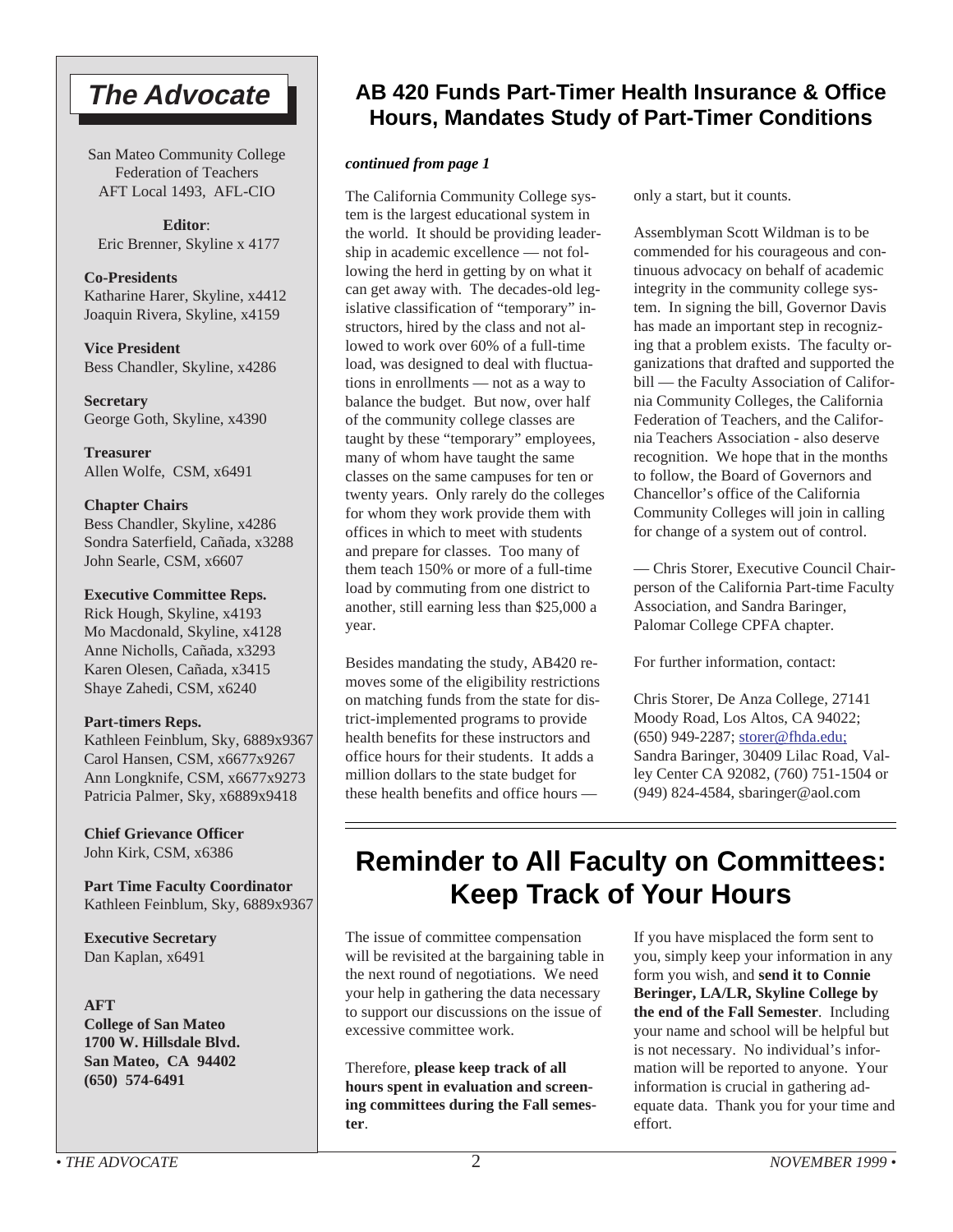# **The Online Education Conference: A Part-Timer's View**

### **by Kathleen de Azevedo Feinblum, AFT Part Time Faculty Coordinator**

I attended the AFT 1493-sponsored Conference on Online Education in California Community Colleges and I

was impressed. The five excellent panelists at the Morning Plenary Session reflected diverse views, ranging from Bill

### *Kathleen de Azevedo Feinblum*

Scroggins, past president of the Academic Senate, who talked about how online instruction can accommodate different learning styles; to David Noble, who warned that the Digital Revolution is being initiated by corporate interests who see schools as the next major moneymaking conquest. Blessedly absent were the hi-tech marketeers who so often seem to infiltrate education conventions.

### **We Must Pay Attention**

Part-timers tend to think in present tense as opposed to future tense. We have classes for this semester only, we have (or don't have) enough money for this month only. It is difficult to pay attention to trends over the horizon, but pay attention we must. The Digital Revolution is here to stay (at least for a while) and part-timers must consider its implications.

Community colleges are bracing themselves for Tidal Wave II, the forthcoming swell of enrollment. By the year 2005, the enrollment is expected to increase by more that 35,000. Community colleges are not getting the funding needed to accommodate these changes. In fact, community colleges receive the lowest percentage of funding compared to the K-

12 and university systems. There are no plans at present to construct new community colleges and in fact, many schools are looking to cut costs. Therefore, I would not look for a surge of full-time jobs to rescue us in the wake of this flood. David Noble claims that the "commodification of education", where schools become money-making entities of corporations, require reduction of labor costs to make a profit. If Noble's prediction is right, and if present patterns prevail, the axe will fall on part-timer jobs.

### **Teaching Online Saves on Commute Time But Adds on Prep & Teaching Time**

For many part-timers, teaching an online course is a good idea. Besides saving on commute time, some instructors may feel more comfortable teaching online than they do lecturing. However, at the conference, many instructors teaching online said they spend nearly twice as much time with online courses as they do with conventional courses. Susan Adrian of Mission College, one of the most enthusiastic supporters of online education, admits to clocking in 7 hours a day with her four English classes. At present, there is no compensation for working overtime. Therefore, part-timers who choose to teach an online course are faced with even more overwork along with their varied commutes. Online courses also take more pre-planning than regular classes. And so, consider this: Would you be willing to spend undue time developing a course when your school could lay you off at the drop of a hat? (Or a drop of enrollment?)

Most teachers have computers, but the set-up for an online course requires extra equipment, and tech support, and the cost often falls to the instructor. Since adjuncts aren't always privy to professional development grants, setting up to teach online can become an expensive

out- of-pocket investment.

### **Some Part-timers Feel Pressured to Teach Online Courses**

Participants frequently mentioned that online education works for some students, and some instructors; there is an implication that both instructors and students should have a choice. However, several adjuncts mentioned that parttimers often do not have "a choice" and if some refuse to teach an online course, and refuse to put in the extra time and expense, there are others who will.

Almost everyone agreed that online education is new and many of the "kinks" haven't been worked out yet. There are also many professors who use or want to use computers as part of their regular class curriculum. The Digital Revolution will affect all of us, but part-timers need to be extra vigilant, so that our laws and contracts treat us fairly. Technology must be a means of empowerment, not exploitation.

### **AB420: Union & Part-timers Fought Together**

Governor Gray Davis signed AB 420 on October 8. In its amended form, AB420 mandates a study to examine the work and wage patterns of part-timers and adds a million dollars to the state budget to provide better health benefits and office hours. (See page 1 for more complete story.) Of course, these items still need to be negotiated into district contracts. The union and many part-timers fought for this bill, through letter writing campaigns, lobbying and perseverance. Our own local got us a few improvements in negotiations. We have a ways to go, but no one can claim the union "does nothing for us."

Kathleen de Azevedo Feinblum 650-358-6889x9367 azevedo@pacific.cnchost.com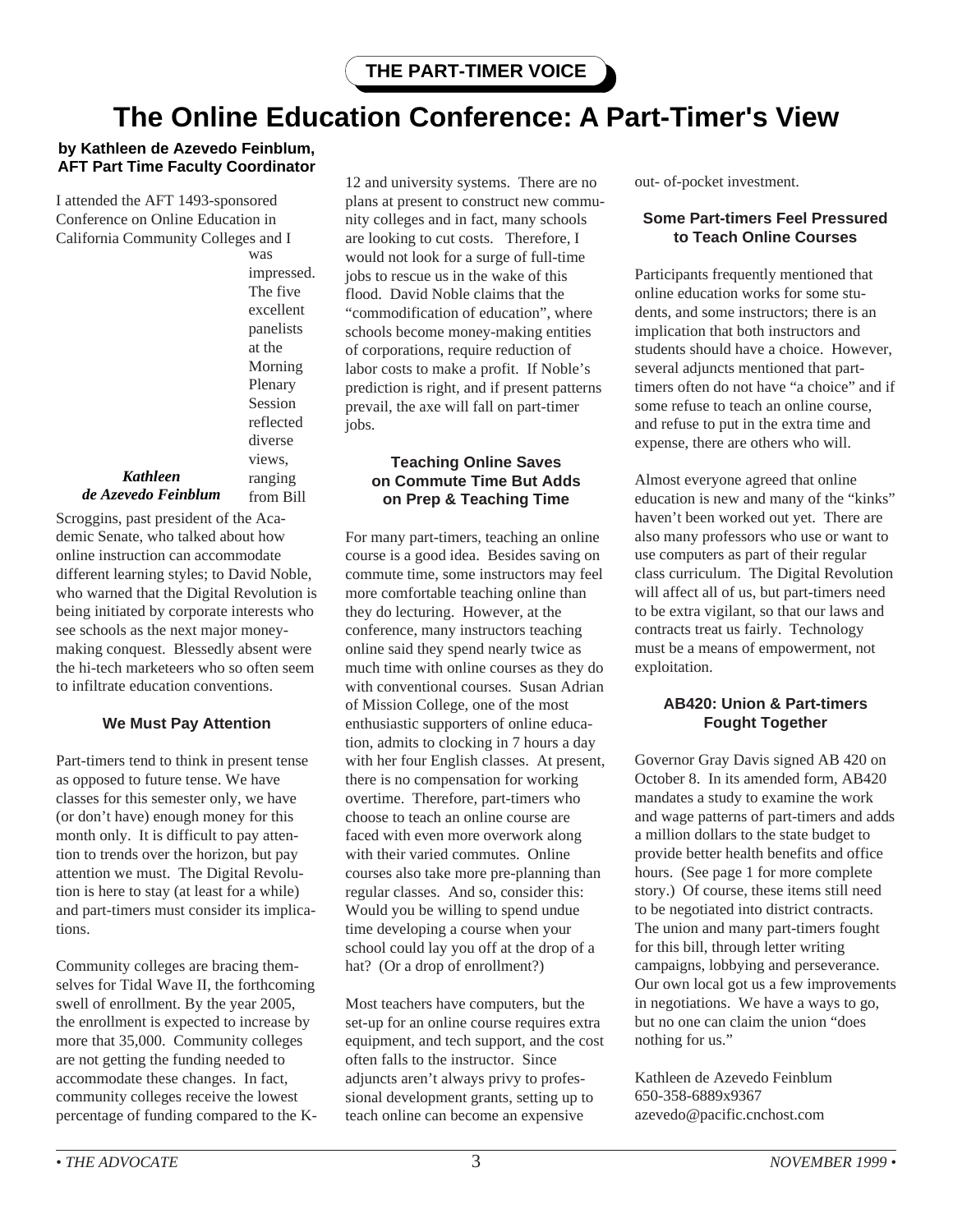# **AFT Endorses Miljanich, Schwarz & Constantino for Board**

### **by Joaquin Rivera, AFT 1493 Co-President**

On November 2, the residents of San Mateo County will elect three members to the Board of Trustees of our Community College District. I am proud to announce that our local's Committee on Political Education (COPE) has endorsed the three incumbents for reelection to our Board: Patricia Miljanich, Karen Schwarz and Tom Constantino. Statements from each of these candidates are below.

Pat and Karen were elected to the Board four years ago (with the endorsement of the AFT) and their election brought many big and positive changes. Before they joined the Board, the relations between the Board and the AFT were not good. Negotiations were extremely antagonistic. Many of you may remember negotiations that dragged for more than two years before a settlement was reached or the year we had to go to fact finding (the step just before a strike).

After their election, Pat and Karen

# **Patricia Miljanich Karen Schwarz**

brought a new vision and new leadership to this District. Although at the time they were only two in a Board of five (as well as the new kids on the block!), with their leadership they managed to turn many things around. As a result of their hard work, the relations between the Board and the AFT have improved dramatically. Although we may not always agree, Pat and Karen have always been accessible and willing to talk to us and listen to our point of view.

During the past few years Tom Constantino has also been accessible to the Union, has voted affirmatively for all of our key negotiated packages and has been supportive of many of our issues. He is a good ally and a concerned trustee. We are very pleased with the relationship that we have been able to establish with Tom and are looking forward to continue working with him.

Pat, Karen and Tom are outstanding trust-

ees and deserve our support.

The other candidates to the Board are: John Hickey and Margaret Buckley Schmidt, two Libertarians whose only purpose in running for the Board is to acquire a visible platform to oppose the bond measure and who believe that our community colleges are over-funded (yes, you read it right, they think that too much money goes into education!) and full time faculty are not needed; Tullio Bertini, a former District trustee that we helped defeat four years ago; and, Robert Bentley, a retired middle school teacher who has not been active in the campaign.

I hope that you will all join me in supporting Patricia Miljanich, Karen Schwarz and Tom Constantino and that from now until November 7 we will all work very hard to make sure that they are reelected to the Board and that Measure A is passed. Please volunteer some of your time and money, it will be worth it!

# **Tom Constantino**

For the past four years I have been privileged to serve as one of your community representatives on the Board of Trustees. I have thoroughly enjoyed this "educational experience" and appreciate all who have taken the time to communicate with me on a variety of issues and concerns, and even to challenge my decisions and presumptions. While I consider my community college

It doesn't seem possible that I am approaching the end of my first term as your elected Trustee. I am going to start off this article as I ended the last one 4 years ago by THANKING ALL OF YOU FOR YOUR SUPPORT.

I truly have felt the support of faculty, students, and employees of this District the past 4 years and am grateful that you

*[continued on the next page](#page-4-0) [continued on the next page](#page-4-0)*

One word describes San Mateo County's three community colleges today: Exciting. Cañada College, and Skyline College, and the College of San Mateo are simply exciting places to be. Don't take my word for it.

Just months ago the Carnegie Foundation recognized our own Professor Cathleen Kennedy as one of the best teachers in

*[continued on page 6](#page-5-0)*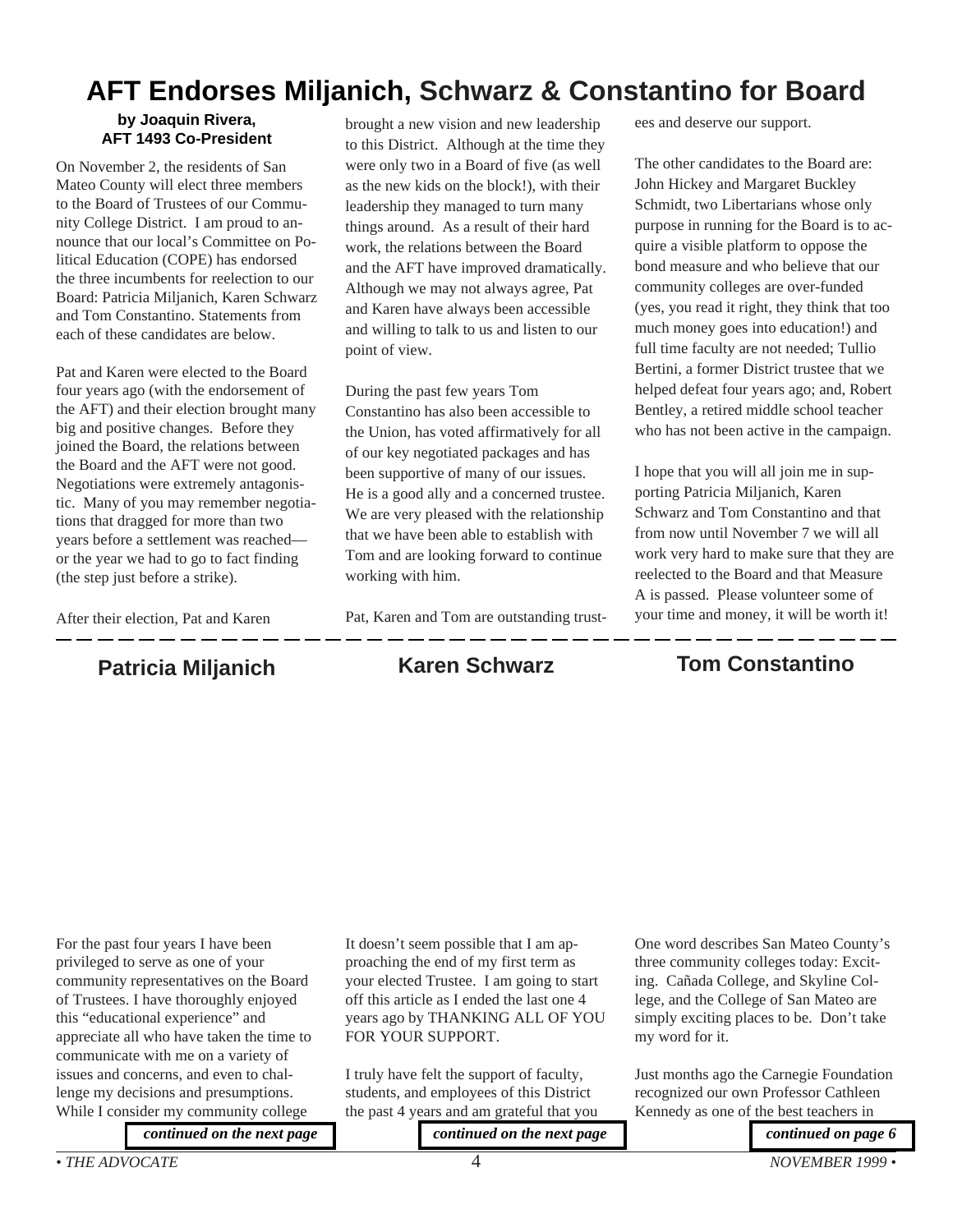### **Patricia Miljanich**

### <span id="page-4-0"></span>*continued from the previous page*

education far from complete, I look forward to using the knowledge I have acquired, thus far, to working with you, the Board, and the District Administration to confront the challenges that lie ahead in the next four years. Many are already on the horizon.

With the successful passage of our bond measure, we can anticipate exciting new remodeling and building projects on our campuses. Clearly our campus communities will experience inconvenience and disruption. We will need to address safety concerns and minimize the impact on our employees and students.

Our recent state budget brought great disappointment for community colleges. Efforts such as Partnership for Excellence were reduced rather than expanded. We must increase funding resources for development of new, and renewal of current, academic and support programs for our students. Our Board is committed

### **Karen Schwarz**

### *continued from the previous page*

have given me your support again for this re-election.

I appreciate the fact that you agreed that we could disagree, as long as we listened to each other.

I have had a lot of communication these past years from faculty that acknowledge that they have felt my support. That has really been the easiest part of my job.

I did review the last article I wrote, and am happy that the goal of open communication is being accomplished. It was apparent at our last Board meeting when the Board, administrators, and PUBLIC were discussing a report, much like a Family would do. It was great to see Dan Kaplan speak and remind us of the Online Education Conference that was approaching. All of the Board got out their calendars and committed to attending. Honestly, I might not have made the effort if Dan hadn't spoken, and I would have missed a wonderful opportunity to educate myself

to taking a leadership role with our trustee colleagues and politicians statewide to develop a stronger presence in Sacramento. We can no longer assume that our State decision makers appreciate the accomplishments and needs of our community colleges.

The news media has recently publicized predictions of a "Tidal Wave" of students that are expected to enter our State's educational systems in the next several decades. Accommodation of large numbers of students in our colleges will require extensive planning. Yet, as a representative of the larger community outside our District, I continue to be concerned about the unmet needs of those students who are not attending our colleges or frankly, even completing high school. Many are minorities. Their needs must not be forgotten, as we prepare for a potential flood of students. We must continue to work together and as partners with our high schools, and even elementary schools, to reach out to them, their

on Online Education, and more importantly to support our Faculty for planning this first rate conference.

Time does seem to fly by and especially when we are creating and reacting to change. I don't need to remind you that the election of Pat Miljanich and I was a big change. The announcement of Chancellor Callahan's retirement and the search for a new Chancellor brought about another change. The search for a new Chancellor gave us the means to involve the campus community in the requirements of what to look for in a new Chancellor. Hiring Chancellor Joe Johnson was a big change. Of course, he brought about changes in the District with his experience and I predict there will be more. Then there was another election that brought about some more change, and I truly believe all the changes have opened the communication even more.

It was shocking to lose the 3 college presidents, but we have to be complimented that their experience was families, and communities.

Ultimately, the success of our students is most directly in your hands. Repeatedly, students have shared stories with me about the one professor who made a difference in their lives — who inspired them, gave them the skills and the knowledge, and ultimately, the confidence to believe in themselves. Our culturally diverse population of students comes to us with varied educational experiences, abilities, and goals. Your efforts to educate, encourage, and inspire them on a daily basis are critical to the successful fulfillment of our District's mission. We must continue to work together to enhance your professional environment and provide you with the resources to do your job well.

Thank you for this opportunity to communicate with you. I remain committed to being open-minded and accessible. I welcome your ideas, comments and questions.

recognized. I am committed to involving the campus community in filling those positions. We will use the same open process as in the Chancellor search and involve the campus communities in searching for our new presidents.

\_ \_ \_ \_ \_ \_ \_ \_ \_

Probing into the reasons as to why the District's enrollment was declining has also brought a lot of communication. I supported the Needs Assessment done in 1996 by an outside consultant. At the time, I did question why we had to hire someone from the outside to tell us what was wrong inside, but since then I have realized that even though we have some excellent personnel it is sometimes better to go out for the expertise. We had some surprising results that told us simply that the community had forgotten about us. We have performed some changes that definitely have helped the District in terms of marketing, and mainly in being more visible. While working on the enrollment issue, we realized how our facilities were also deterring students. The long process that we all went through, be-

*[continued on the next page](#page-5-0)*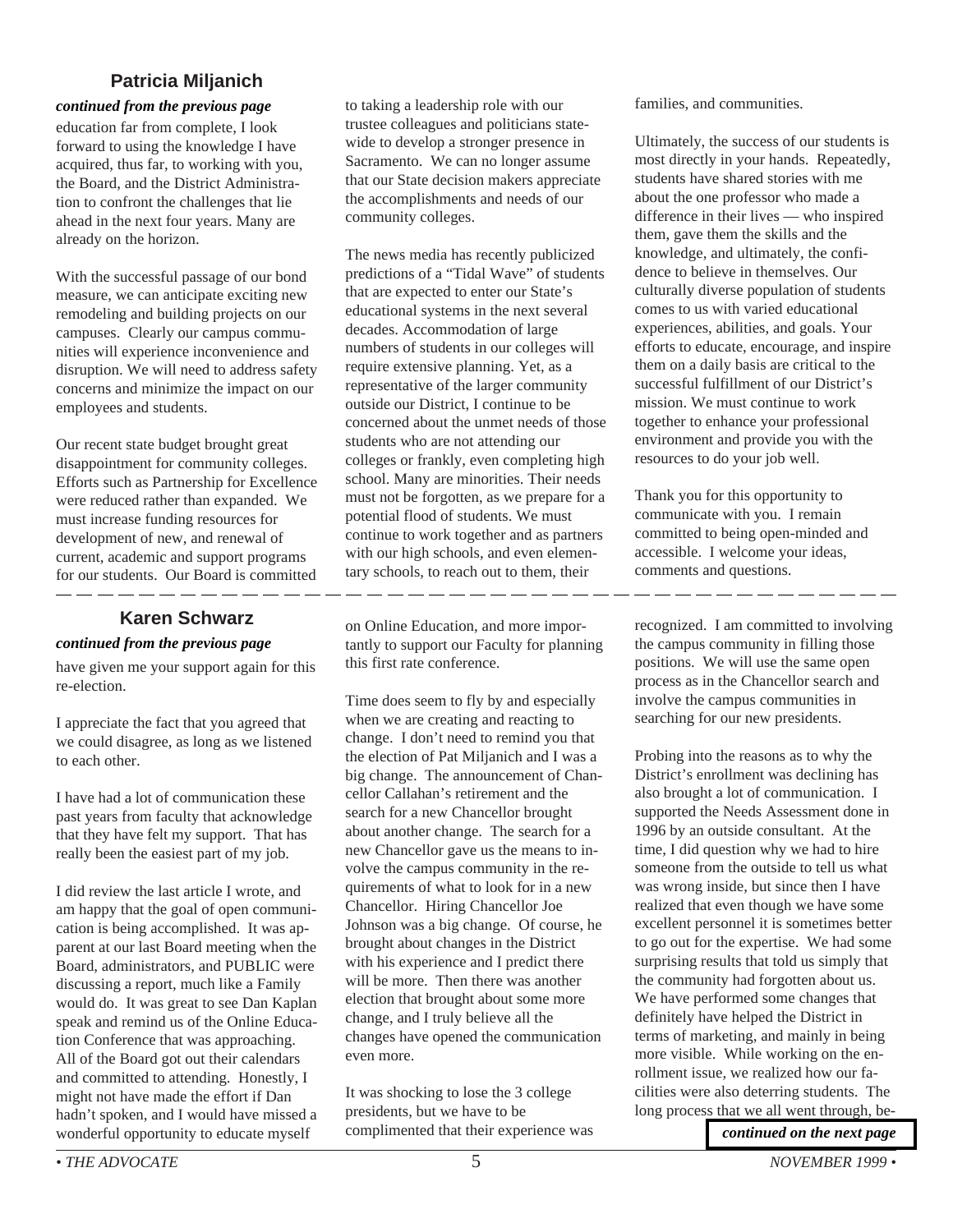### **Tom Constantino**

### <span id="page-5-0"></span>*continued from page 4*

America. We've known that for years.

Don Carter, Toyota area executive, flatly states the Toyota Skyline Automotive Technology program is the best partnership in the country.

The San Mateo County Times recently reported that Redwood City's Cañada College's transfer rates to UC and CSU are in the top ten of California's 106 community colleges. For that matter the transfer rates at CSM and Skyline are much higher than the state averages. Not only do we have commendable transfer rates, but also recent studies have shown that after one year our transfer students have higher grade point averages than "native" students do.

A further example of excellence was last weekend's superb state-wide Conference on Online Education that was sponsored by the San Mateo Community College

### **Karen Schwarz**

### *continued from previous page*

fore deciding to place a bond measure on the ballot, has again opened up the lines of communication, and no matter what happens on November 2, I truly feel we are all in this together. I am pleased that we will have a prequalified bid list, for future projects, and I believe all the Board and staff are more educated to understanding the scope of projects at the beginning.

I want to be re-elected because of you the faculty, the students, and all other employees. I truly care what happens to you and am proud to be a voice and an ear. I pride myself on being accessible and always accept calls and now email, even if it is anonymous. I may be reached at 650-367-5037 and UKARE@aol.com. My vision is to keep going the direction we are going, and we will have beautifully maintained campuses bursting with students, and faculty and staff that feel they are included in the processes and solutions.

Federation of Teachers, AFT Local 1493. Featured speakers such as Professor Bill Scroggins of Chabot and Dr. David Noble, York University, Toronto, enjoy North America-wide reputations. Hats off to AFT Local Executive Secretary Dan Kaplan for his focused conference opening remarks and his year long planning effort.

Our own Paula Anderson is working with county officials on one of the important challenges of this decade, to improve the skill sets of those previously dependent on welfare. This is a real challenge in coastal California where \$21 an hour, and not \$11, is a livable wage.

And we proudly recognize that KCSM-TV ranks in the top 25 PBS viewerships in stations across the country. This is hard work and community involvement by faculty and staff.

I recently met with AFT Local 1493's leadership at lunch (they graciously paid) to discuss the November 2 board election and county Measure A, our \$148 million bond campaign. I quickly realized that none of my lunchmates would vote yes on the bond campaign. Their reasons were not political, but had everything to do with geography and the Bay Area's expensive housing market. All three reside outside San Mateo County.

Last Thursday I discovered that teachers have contributed less than \$500 to the bond campaign where public funds are prohibited. I suspect that this is less likely a reflection on generosity, but the reality of pay scales in a society where Bay Area longshoremen earn in excess of \$105,000 yearly. If budget limitations preclude your financial involvement, please send "Dear Friend" cards to your San Mateo County friends, and volunteer to staff telephone banks October 19-21 and October 26-28.

In my 13 years on the Board I have never discussed a fellow trustee or Board candidate personally. I must make an exception today. I admired, but did not agree with, Jack Hickey more than twenty years ago when he authored a statewide voucher initiative. One had to recognize his leadership and willingness to discuss an important public policy issue. Unfortunately, he has grown older, more rigid, and less charitable in his thinking. Jack no longer admits he even resides in Redwood City where he moved some forty years ago. Jack prefers to say he lives in Emerald Hills. Although Trustee Miljanich and Constantino reside in the Emerald Hills section of Redwood City, Constantino actually resides in the county, they have always answered Redwood City as their home. And both have children and are involved in local public schools.

Hickey is not an advocate for students or public education. He feels students should pay the entire cost of their college education. No societal issues are involved with him. He blames teacher unions for problems in public education. Sadly his answer to violence in our society is for citizens to carry concealed weapons for protection. He must be joking.

If Jack resided in Boston two hundred plus years ago, he would be helping John Adams dump British taxed tea in the harbor. Hickey opposes taxes, especially increases in property taxes. That's fine. And if Jack runs for the legislature, he can tackle that issue.

Jack advocates "choice" in education, but simply fails to recognize that our community colleges live, and thank you, thrive on choice. If there are higher transfer rates at Foothill, our students can attend that Los Altos Hills institution. If a twoyear nursing program exists better than CSM's, students can transfer there.

Jack criticizes the district for insufficient corporate support. Again, he simply doesn't know what he is talking about. Jack prides himself on understanding spreadsheets. His figures on the development, leased income, and lack of water on SMCCCD's Highway 1 property are without foundation. And if Jack had at-

*[continued on the next page](#page-6-0)*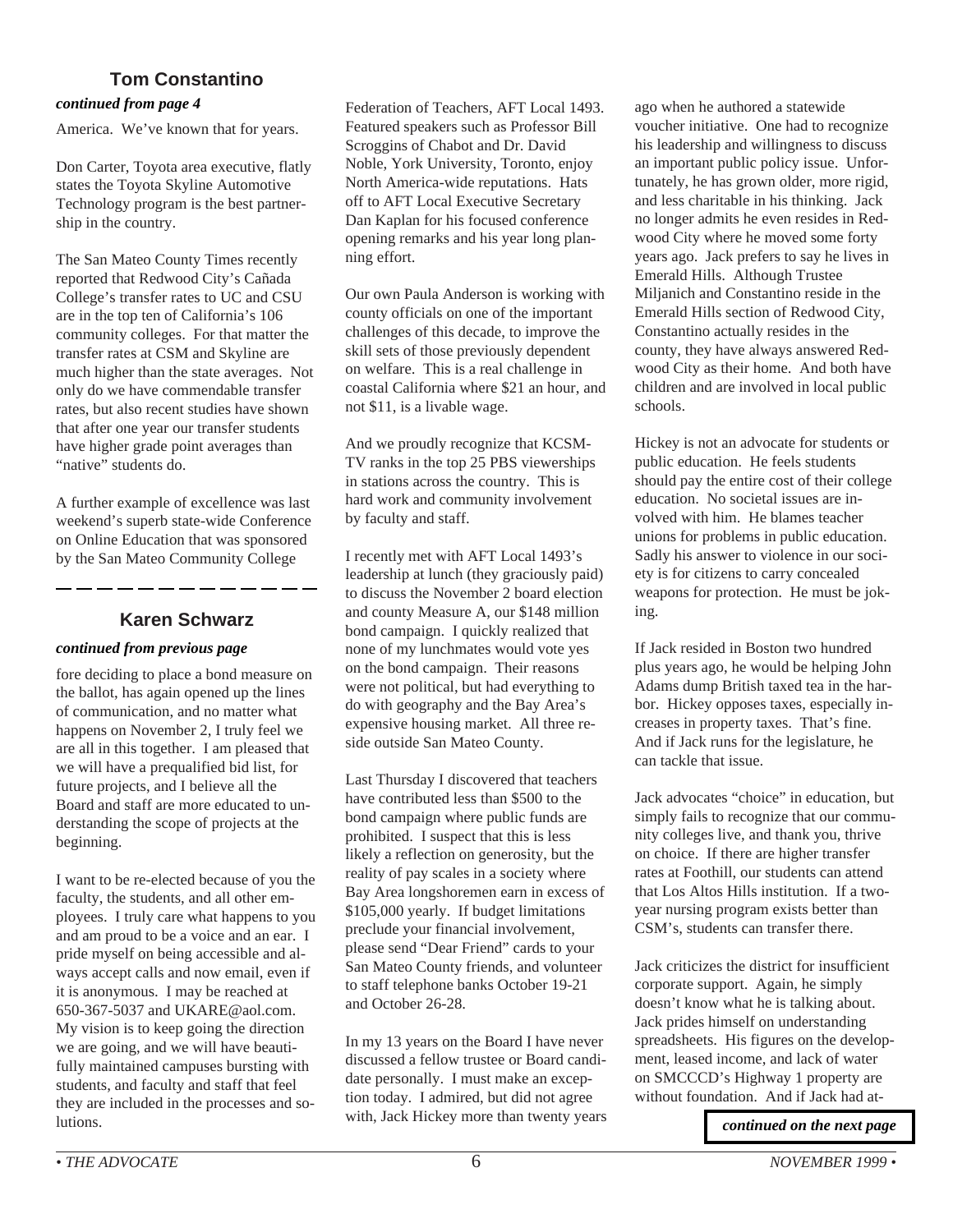# <span id="page-6-0"></span>**MEASURE 'A' IS CRITICAL TO REPAIR & UPGRADE AGING DISTRICT FACILITIES**

### **by Katharine Harer, AFT 1493 Co-President**

As you are probably well aware, the District Board of Trustees has mounted a bond campaign for the November 2 ballot that, if passed, will provide funds to repair and upgrade facilities at the three college campuses. The AFT is in full support of Measure A, and we have been working alongside the campaign committee from the beginning to help plan and carry out this ambitious campaign.

Those of us who work in classrooms, labs

### **Tom Constantino**

### *continued from the previous page*

tended one meeting last year he would have learned from polling and focus groups that county residents are requesting more information from the district on our transfer mission, our vocational programs, and life long learning. I guess that I'd be ignorant too if I had attended only one community college meeting in 15 years. I would urge the public not to support Mr. Hickey's candidacy for the SMCCCD Board, or for the state legislature, where I suspect he is running next. There are six other candidates for three seats on your San Mateo County November 2 ballot, so there is choice.

With up to a million new students entering California higher education within ten years, access will be an important issue very shortly.

However, clearly the important issue facing county voters on November 2nd is the SMCCCD's bond campaign. I urge voters to invest in improved labs, renovated spaces and updated technology. The cost is an affordable \$6.85 per \$100,000 assessed evaluation, or one large pizza and root beer per household per year. Thank you for this opportunity to comment.

and offices at the three colleges, many of which are over thirty years old, have been living with the gritty details that mark the dilapidated state of many of our workplaces. We know what it's like to have asbestos dust sift down on our heads as we conference with a student or to work in labs with broken and unsafe equipment. The bond will provide \$148 million dollars to be used to upgrade computer and science labs; remove asbestos; carry out seismic upgrades; improve access for the disabled and improve general safety on our campuses.

### **About the Price of a Pizza**

The bond measure will cost San Mateo County property owners only \$6.85 per \$100,000 of assessed (not market) value on their property per year. The average homeowner will pay less than \$18 per year — about the price of a large pizza. The money will be spent as equally as possible at each campus based on student population. And none of these funds can be used for administrative salaries!

The reality is that there are no other funds available to the district for facility upgrades of this scale and magnitude. That is why we support the bond measure and

why we urge all of you to help out with this campaign that will, in the long run, benefit all of us by improving our working conditions and providing safe environments in which we can do our jobs.

### **What Can You Do?**

What can you do? First of all, if you live in the county you can vote for the bond in November and talk to your family, friends and neighbors about how important it is to vote yes on Measure A. If you have a little slice of time between now and the election, you can come in for an hour or so of phone banking. Additionally, the bond campaign is in desperate need of donations, and every check helps.

Think about all the broken, unsafe, antiquated and downright nasty rooms and equipment you've dealt with since you've taught in our district. This is an opportunity to inject some new life into our aging campuses. We urge you to help Measure A pass — in any way you can. For more information on the campaign, you can call the Chancellor's Office at 574-6560, your college president's office or campaign chair, Pat Miljanich at 650-796- 6983.